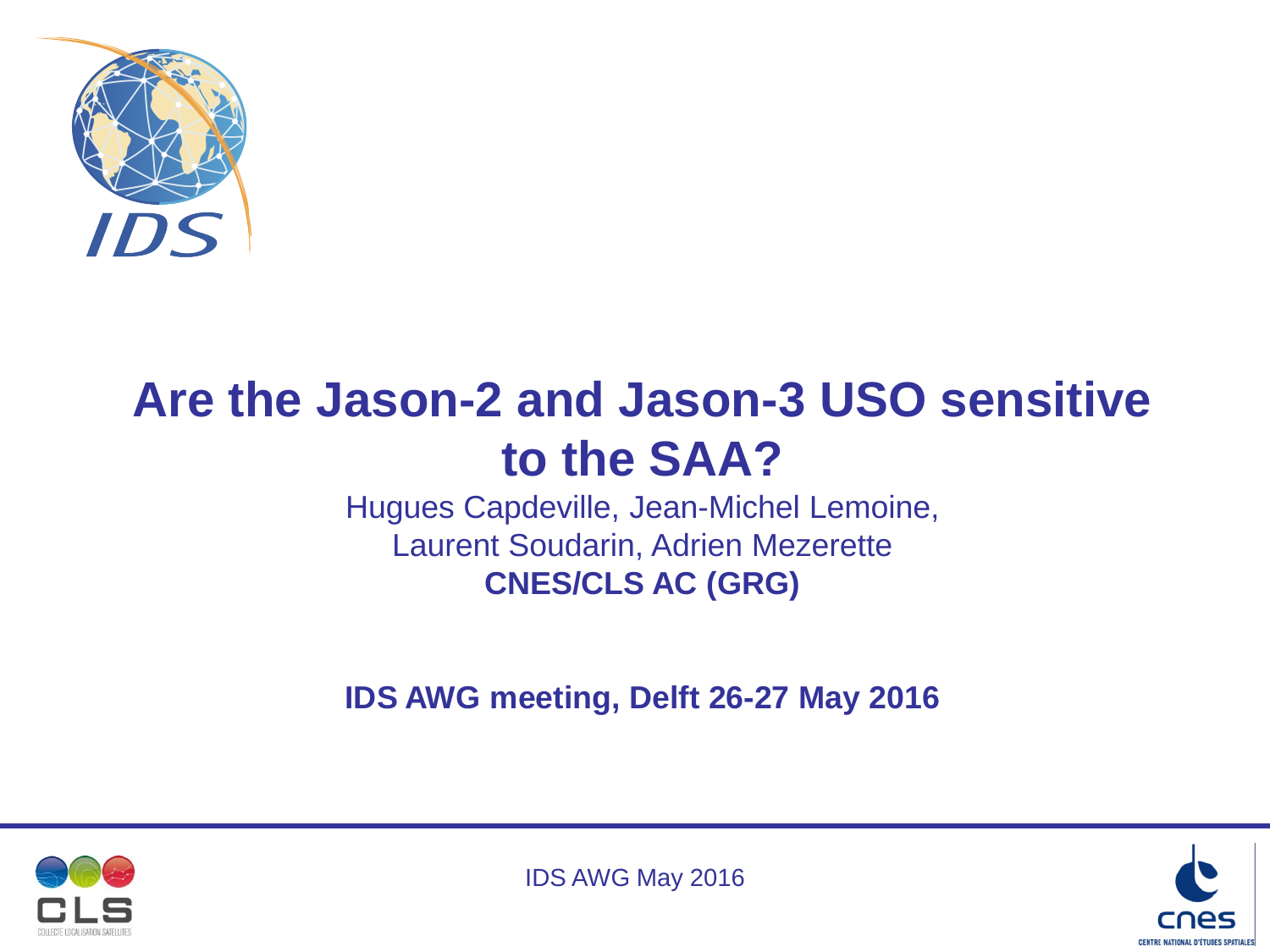#### **Jason-2 on board frequency estimated from CNES MOE processing**

Measured drifts of the DORIS onboard oscillators with respect their nominal frequency (on the 2GHz channel)

#### **Jason-2 SPOT-5**  $-122$ 108  $-122.05$  $-122.$  $107$ Hz  $-122.15$ 106  $-122.2$ 105  $-122.25$ 104 Feb-2015 Mar-2015 May-2015 Jun-2015 Aug-2015 Sep-2015 Nov-2015 Dec-2015 Mar-2015 May-2015 Jun-2015 Aug-2015 Oct-2015 Nov-2015 0.08 0.08 0.06 0.06 **Long-term drift removed** 0.04  $0.04$ 0.02  $0.02$ Ηz H  $-0.02$  $-0.02$  $-0.04$ **Long-term drift removed**  $-0.04$  $-0.06$  $-0.06$  $-0.08$ May-2015 Feb-2015 Mar-2015 Jun-2015 Aug-2015 Sep-2015 Nov-2015 Dec-2015  $-0.08$ Mar-2015 Jun-2015 Aug-2015 May-2015 Oct-2015 Nov-2015

If we compare to Jason-2 result the sensitivity to SAA is 5 times stronger for SPOT-5 SAA effect on Jason-2 slightly visible in this estimation



IDS AWG May 2016

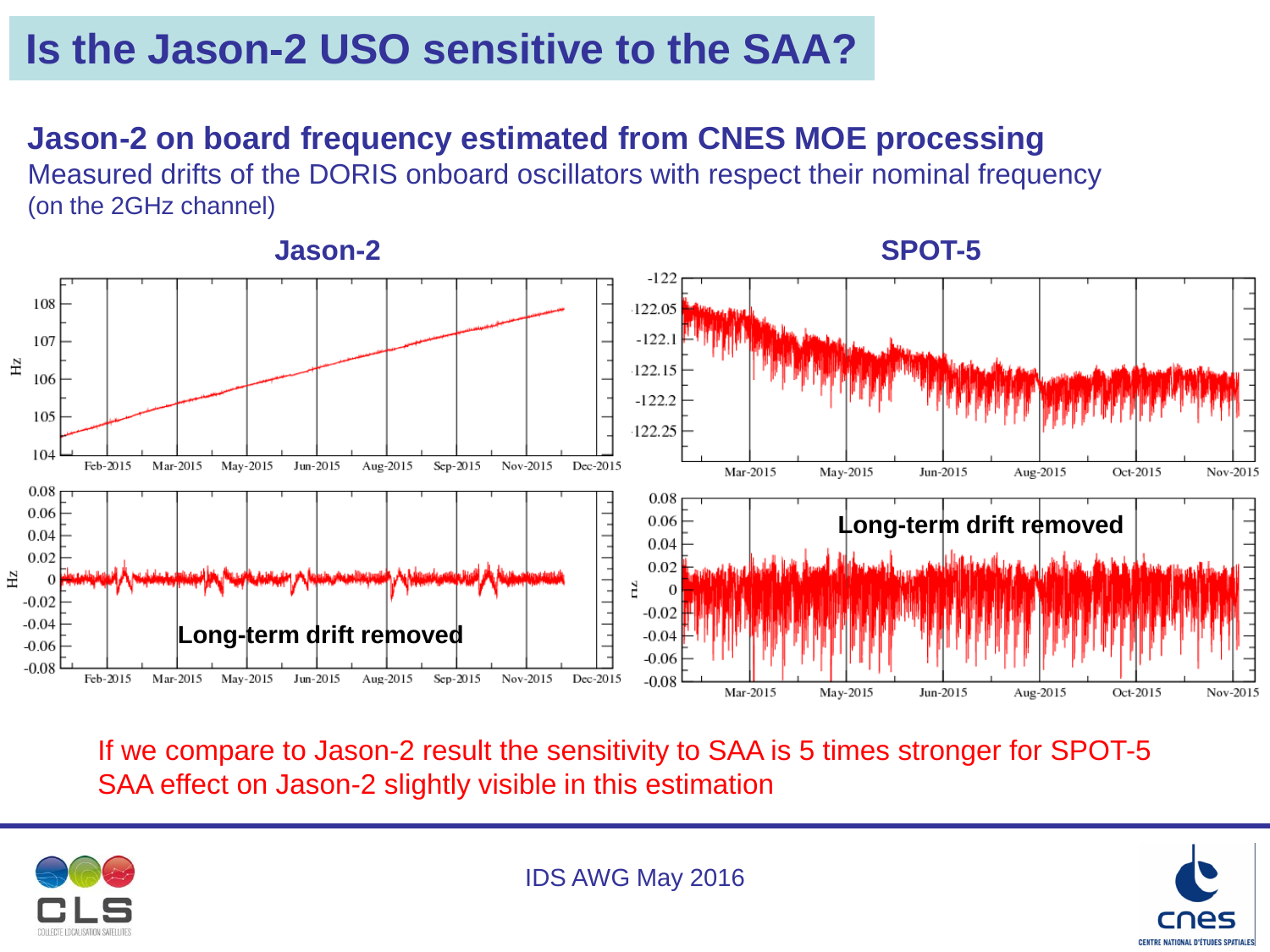#### **Kourou/Toulouse frequency bias/pass adjusted in GRG processing**  (measurement frequency offset)

#### **Jason-2 & Cryosat-2 Kourou and Toulouse**



If we compare to Jason-2 result, the sensitivity to SAA is: >10 times stronger for Jason-1 SAA effect on Jason-2 not clearly visible in this estimation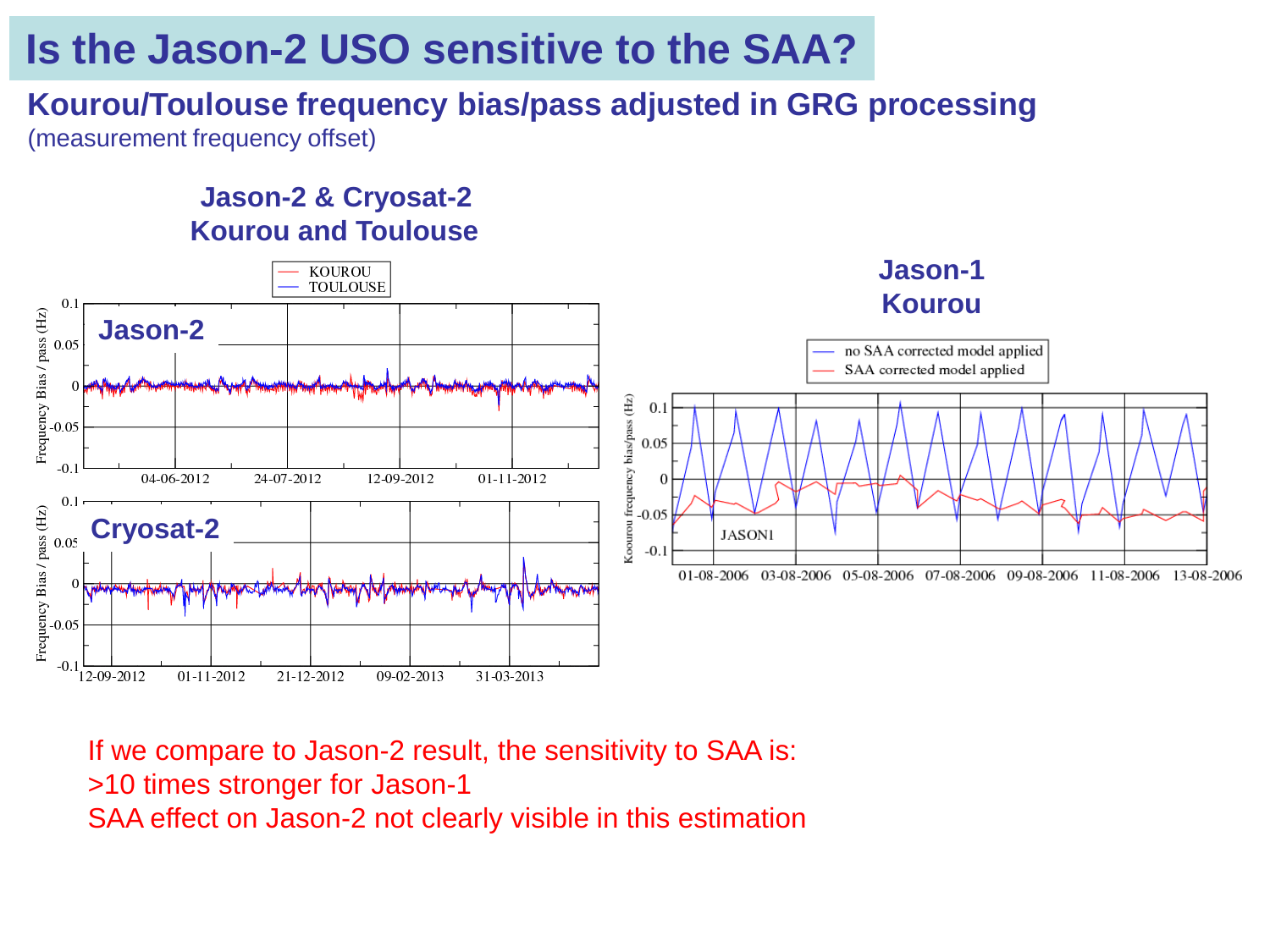#### **DORIS RMS of fit (in mm/s) of SAA station from GRG processing**



SAA effect on Jason-2 not visible in the DORIS RMS of fit of SAA stations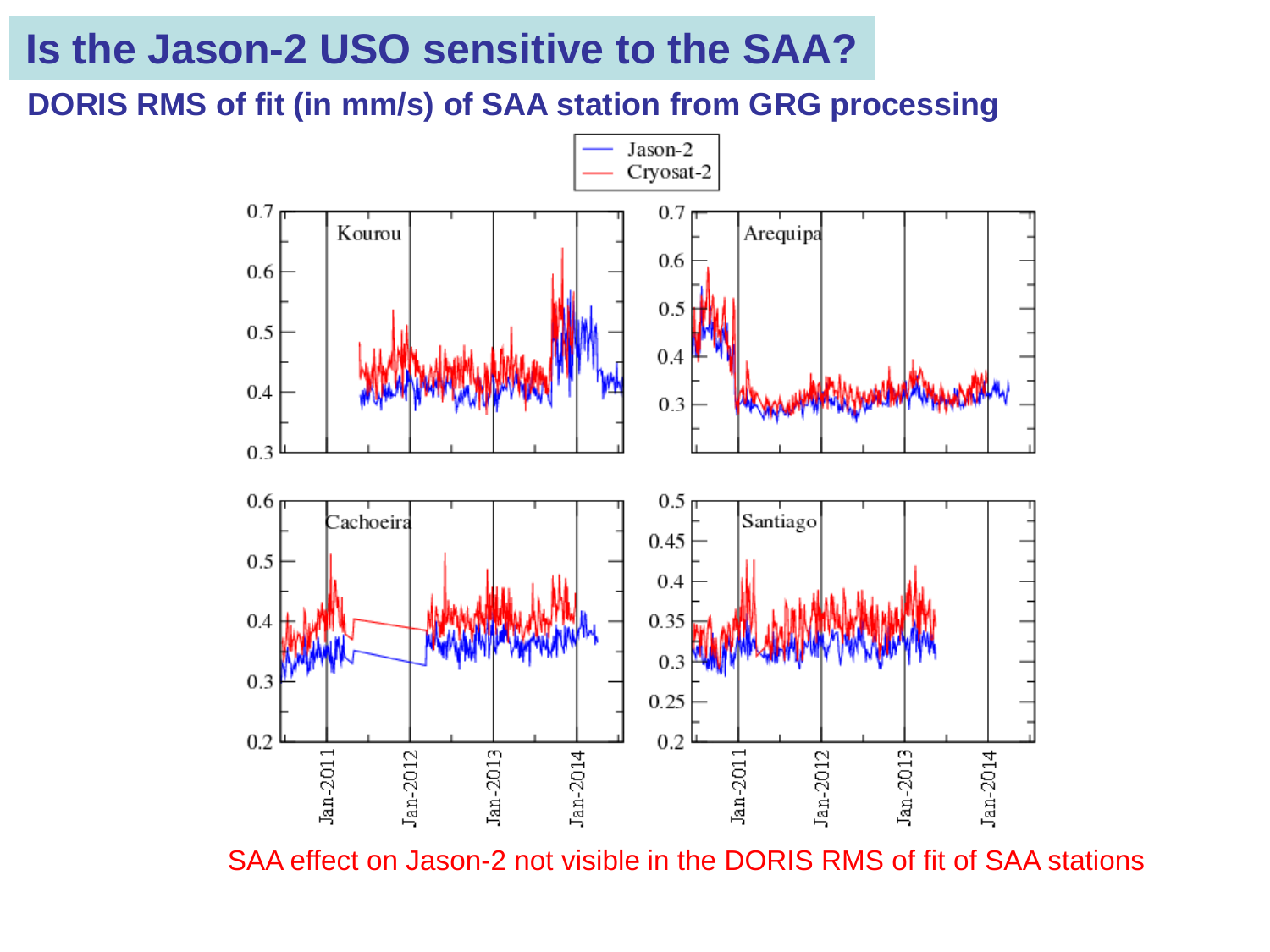**Single satellite Solution compared to DPOD2008 computed by CATREF Differences between the Jason-2 and Cryosat-2 solutions in NEU**

| <b>Station</b>                      | <b>North</b><br>(in cm) | <b>East</b><br>(in cm) | Up<br>(in cm) |
|-------------------------------------|-------------------------|------------------------|---------------|
| Cachoeira<br>$[2012 - 2015]$        | 4.3                     | 3.8                    | 8.2           |
| Arequipa<br>$[2013 - 2015]$         | 1.8                     | 2.1                    | 10.2          |
| Santiago<br>$[2010 - 2013]$         | 8.8                     | 0.5                    | 2.2           |
| Kourou<br>[2010]                    | 5.1                     | 1.1                    | 1.2           |
| <b>Ascension</b><br>$[2011 - 2015]$ | 1.8                     | 3.5                    | 5.2           |
| Libreville<br>$[2011 - 2015]$       | 3.1                     | 1.1                    | 3.4           |
| <b>Toulouse</b><br>$[2011 - 2015]$  | 0.2                     | 0.4                    | 1.2           |
| <b>Thule</b><br>$[2011 - 2015]$     | 0.6                     | 0.8                    | 0.3           |

Bias in Up and/or North component for the SAA stations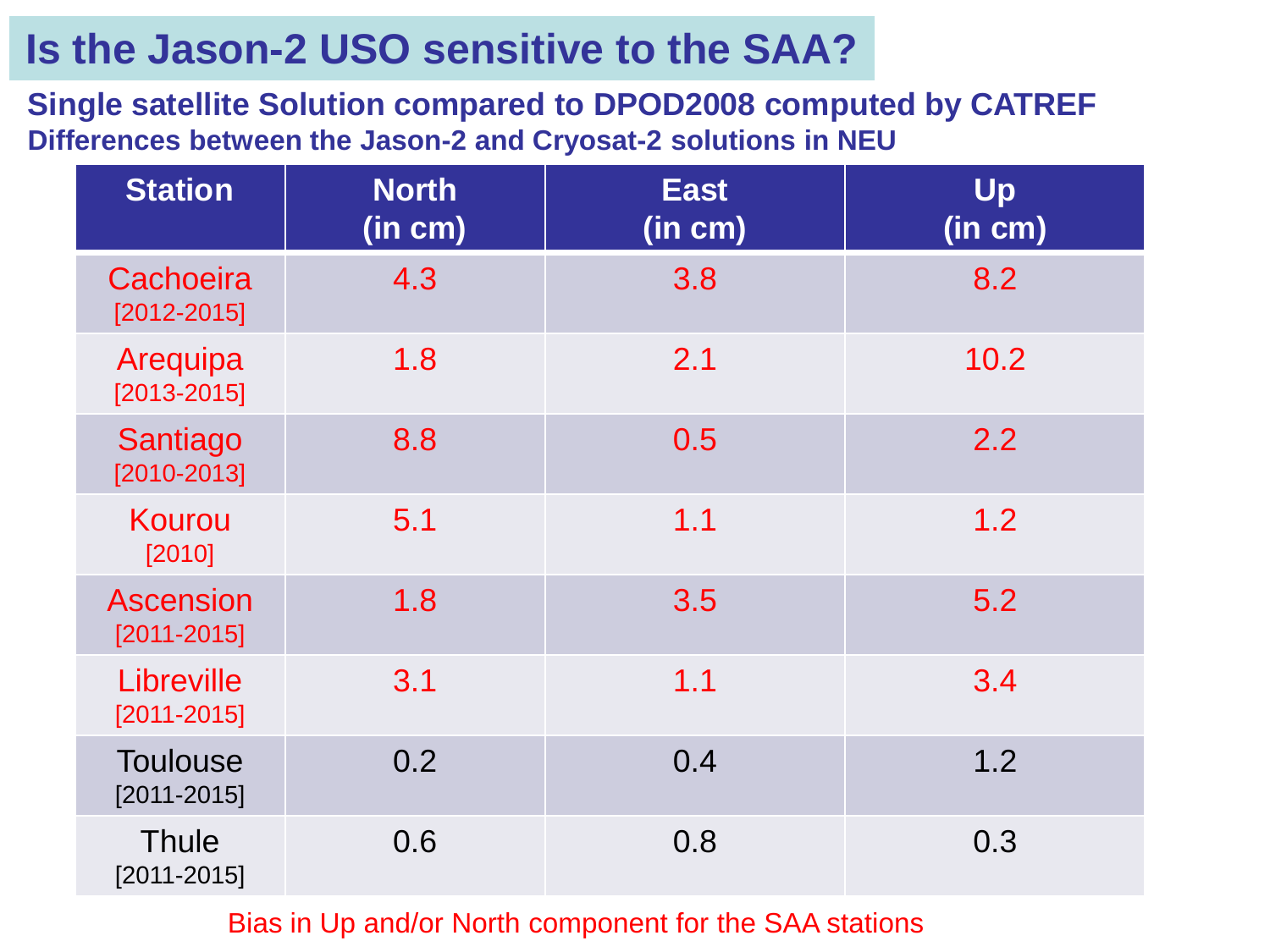#### **Kourou frequency bias/pass adjusted in GRG processing**

(measurement frequency offset)

**Jason-2 & Jason-3**



If we compare to Jason-2 result, the sensitivity to SAA is ~3 times stronger for Jason-3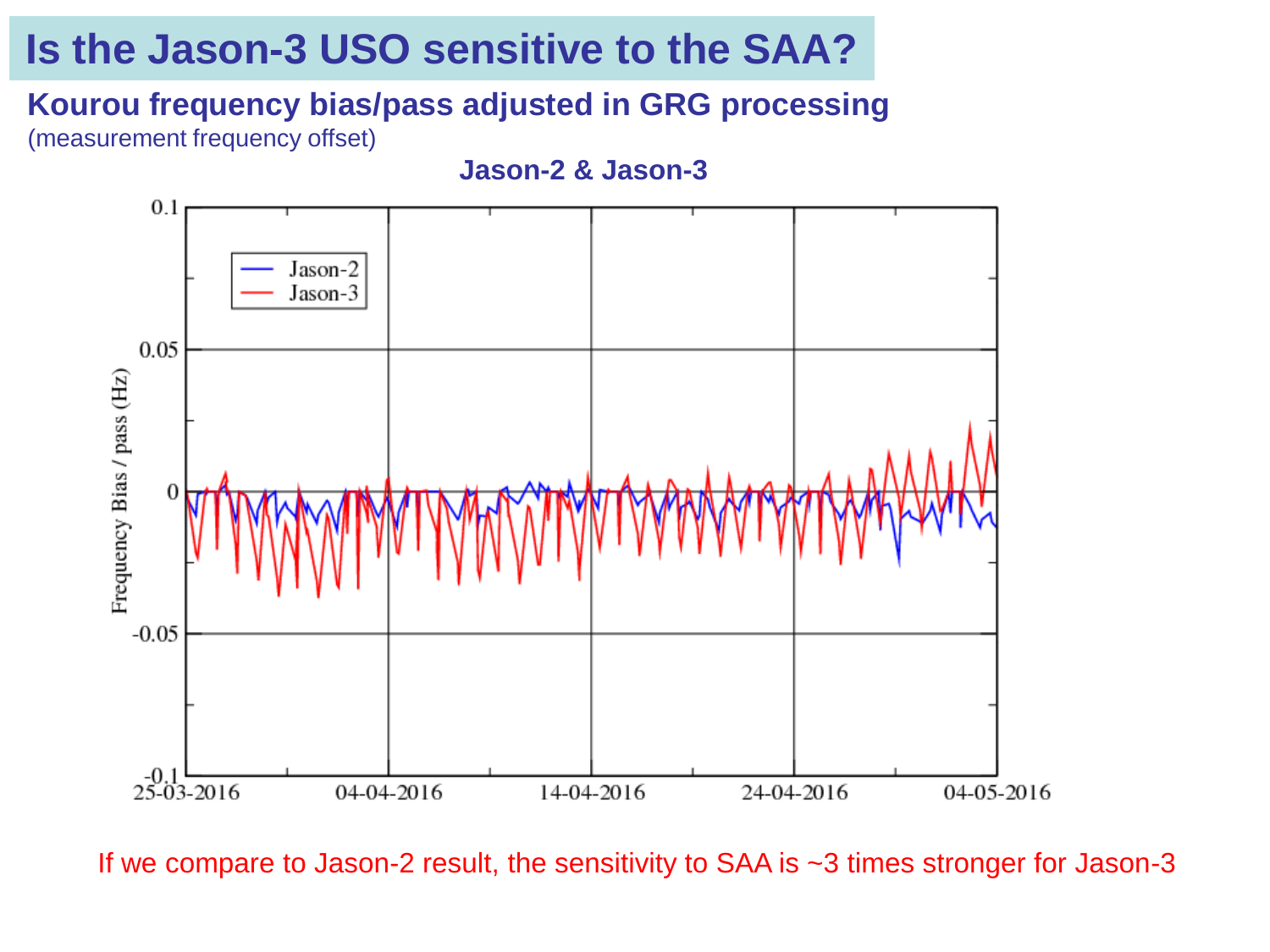**DORIS RMS of fit (in mm/s) of SAA station from GRG processing** *Mean of 11 weeks (from 21 February to 7 May 2016)*

| <b>Station</b>   | Jason-2<br><b>DORIS RMS</b><br>(in mm/s) | Jason-3<br><b>DORIS RMS</b><br>$(in$ mm/s $)$ | <b>RMS</b><br><b>Differences</b><br>$(ja3-ja2)$ |
|------------------|------------------------------------------|-----------------------------------------------|-------------------------------------------------|
| <b>All</b>       | 0.359                                    | 0.389                                         | 0.030                                           |
| Cachoeira        | 0.408                                    | 0.506                                         | 0.098                                           |
| Arequipa         | 0.340                                    | 0.458                                         | 0.118                                           |
| Kourou           | 0.474                                    | 0.536                                         | 0.062                                           |
| <b>Ascension</b> | 0.406                                    | 0.469                                         | 0.063                                           |
| Libreville       | 0.379                                    | 0.440                                         | 0.061                                           |
| <b>Toulouse</b>  | 0.323                                    | 0.353                                         | 0.030                                           |
| Thule            | 0.262                                    | 0.290                                         | 0.028                                           |

DORIS RMS of fit differences between Jason-2 and Jason-3:

- are equal to 0.03 mm/s taking into account all stations
- are >0.06 mm/s for SAA stations
- are <0.03 mm/s for stations outside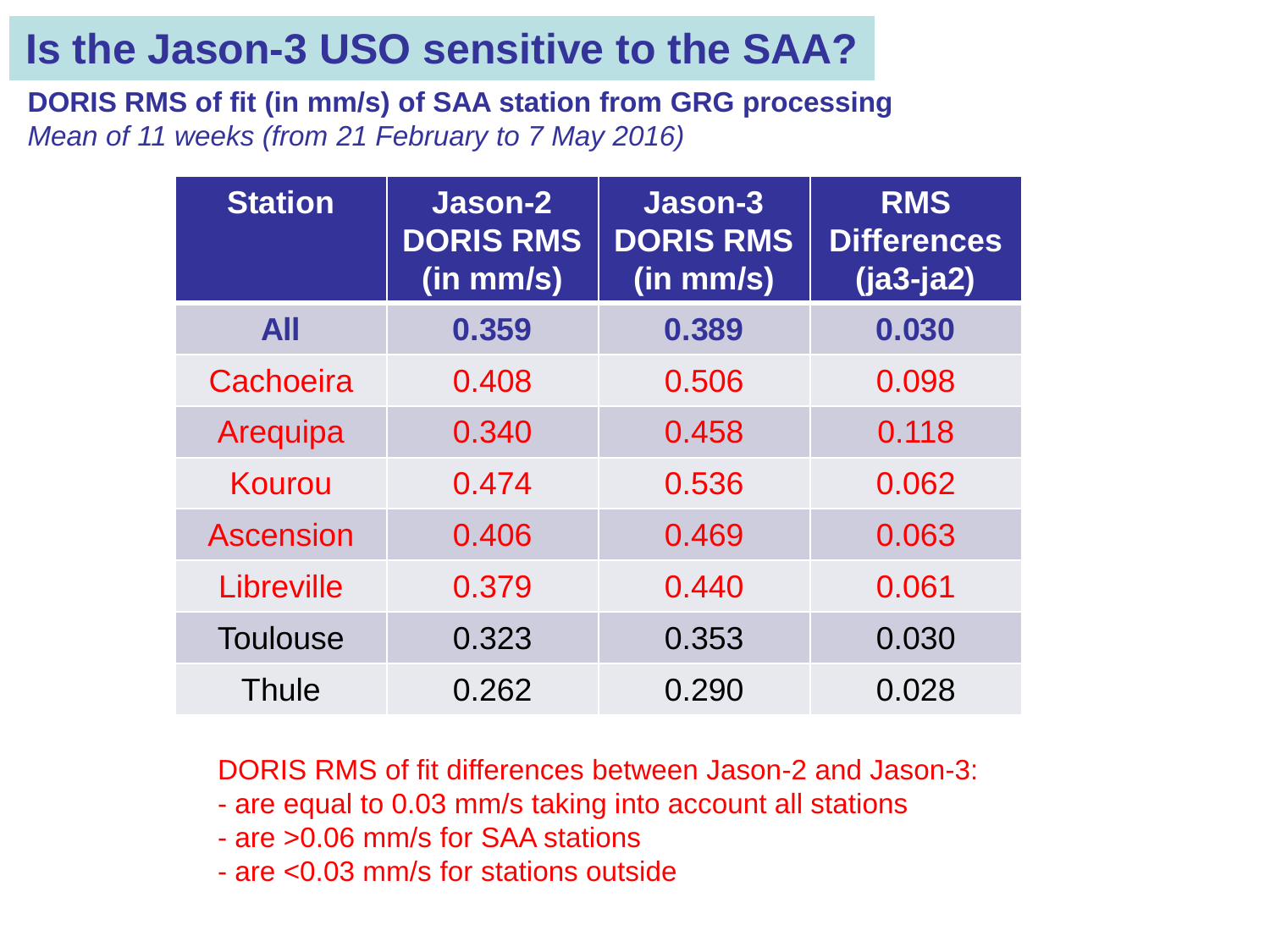**Single satellite Solution compared to DPOD2008 computed by CATREF Differences between the Jason-2 or Jason-3 and Cryosat-2 solutions in NEU** *Mean of 11 weeks (from 21 February to 7 May 2016)*

| <b>Station</b>   | <b>North</b><br>(in cm)<br><b>Ja2   Ja3</b> | <b>East</b><br>(in cm)<br><b>Ja2   Ja3</b> | Up<br>(in cm)<br><b>Ja2   Ja3</b> |
|------------------|---------------------------------------------|--------------------------------------------|-----------------------------------|
| Cachoeira        | $4.8$   9.9                                 | 3.4   5.9                                  | $8.7$   24.9                      |
| Arequipa         | $2.0$   5.5                                 | $2.8$   11.6                               | $9.4$   22.5                      |
| Kourou           | $2.9$   9.1                                 | $0.1$   1.8                                | $0.9$   5.4                       |
| <b>Ascension</b> | $1.1$   4.0                                 | $5.8$   5.7                                | $7.6$   16.6                      |
| Libreville       | $3.6 \mid 8.4$                              | $1.4$   1.2                                | $3.0$   12.2                      |
| <b>Toulouse</b>  | 0.9   0.9                                   | $0.8 \mid 0.6$                             | $0.9$   1.8                       |
| <b>Thule</b>     | $2.8$   2.9                                 | $0.6$   1.6                                | $0.6 \mid 0.5$                    |

For Jason-2&3: Bias in Up and/or North component for the SAA stations Bias higher for Jason-3